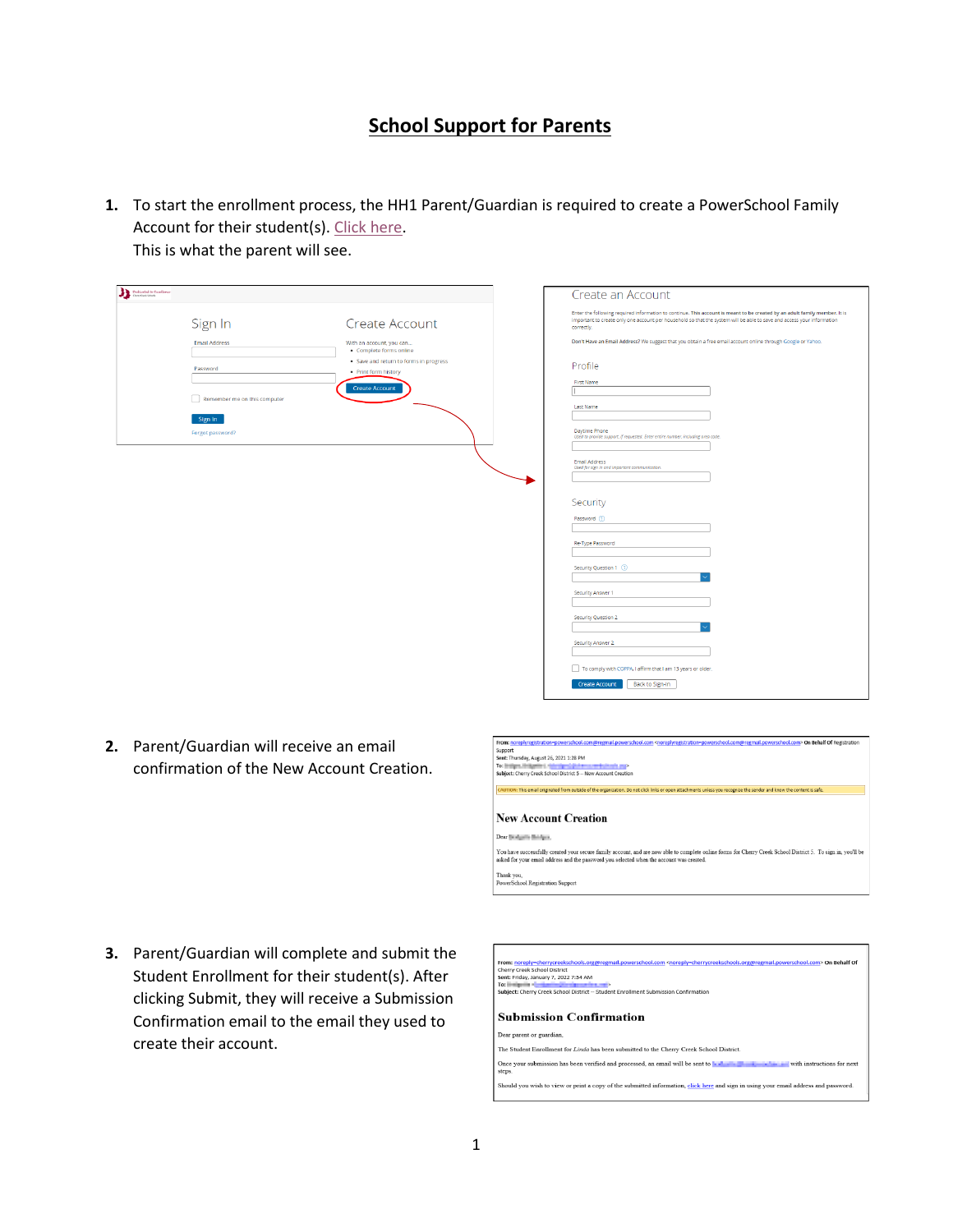- **4.** Admissions will begin their process of verifying information and documentation provided by the parent/guardian. Once everything has been verified and no other information is needed, the student record will be delivered into PowerSchool.
- **5.** The Parent/Guardian will then receive an email containing a unique **snapcode** along with the next steps directing them to complete Parent Forms. Please note that one **snapcode** per email, per student, will be sent if there are multiple students within the household. This email will be sent to the address they provided *within* the Student Enrollment form, and NOT the email that they used to create the PowerSchool Family Account with. If the parent used different email accounts, this will be a bit confusing as you assist the parent.
- **6.** Once the parent/guardian completes and submits their online Parent Forms, they will receive a Submission Confirmation email. This will be sent to the email they provided *within* the Student Enrollment form.



The parent/guardian will not be able to make any changes to the information they provided on their Parent Forms once they submit. If a phone number or email needs to be updated, the parent/guardian will need to contact their student's school for assistance. Currently only Office Managers, Registrars and Tech Support, will have the ability to assist parents in making changes such as phone numbers and email addresses. If there is an address change, parents will need to go to the Admissions section on the district website to access the Change of Address form.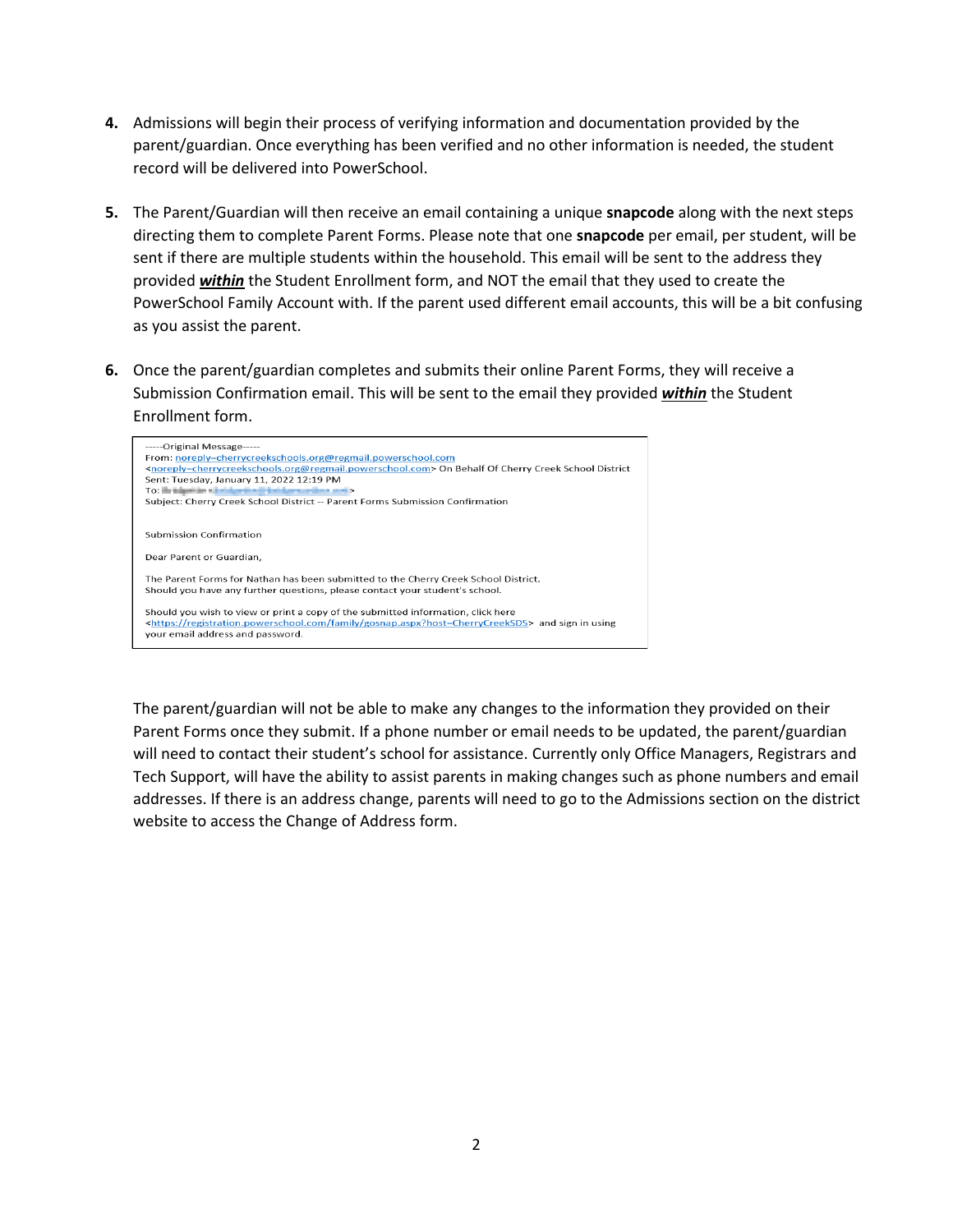# **Changing an Email -**

\*\*IMPORTANT\*\* Please communicate to the parent/guardian that once you update their email, this will update their my.cherrycreekschools.org parent account and communication emails as well. If they currently are using one email to log into their account and a different email to receive communications, the new email you are entering will now become the same email for both. This will ensure that only 1 email will be used to log into their parent account and receive communications, preventing any future confusion. The new email cannot be a CCSD email, nor can it be an email that is already in use within the system i.e., sharing an email with a spouse.

The new email will update overnight.

There are a few different ways to look up email information for a parent. Option A:

- 1. Look up the student.
- 2. Click on Contacts the left menu to see screen.
- 3. Click on the contact name corresponding with the email.
- 4. Scroll to Email Addresses and expand if needed.

5. Click on the pencil icon across from "Current" email. *(You may see an Access account along with a Current account. Remove the Access account by clicking the minus icon next to the pencil and only update the Current account.)*

- 6. Edit the email.
- 7. Click Submit.







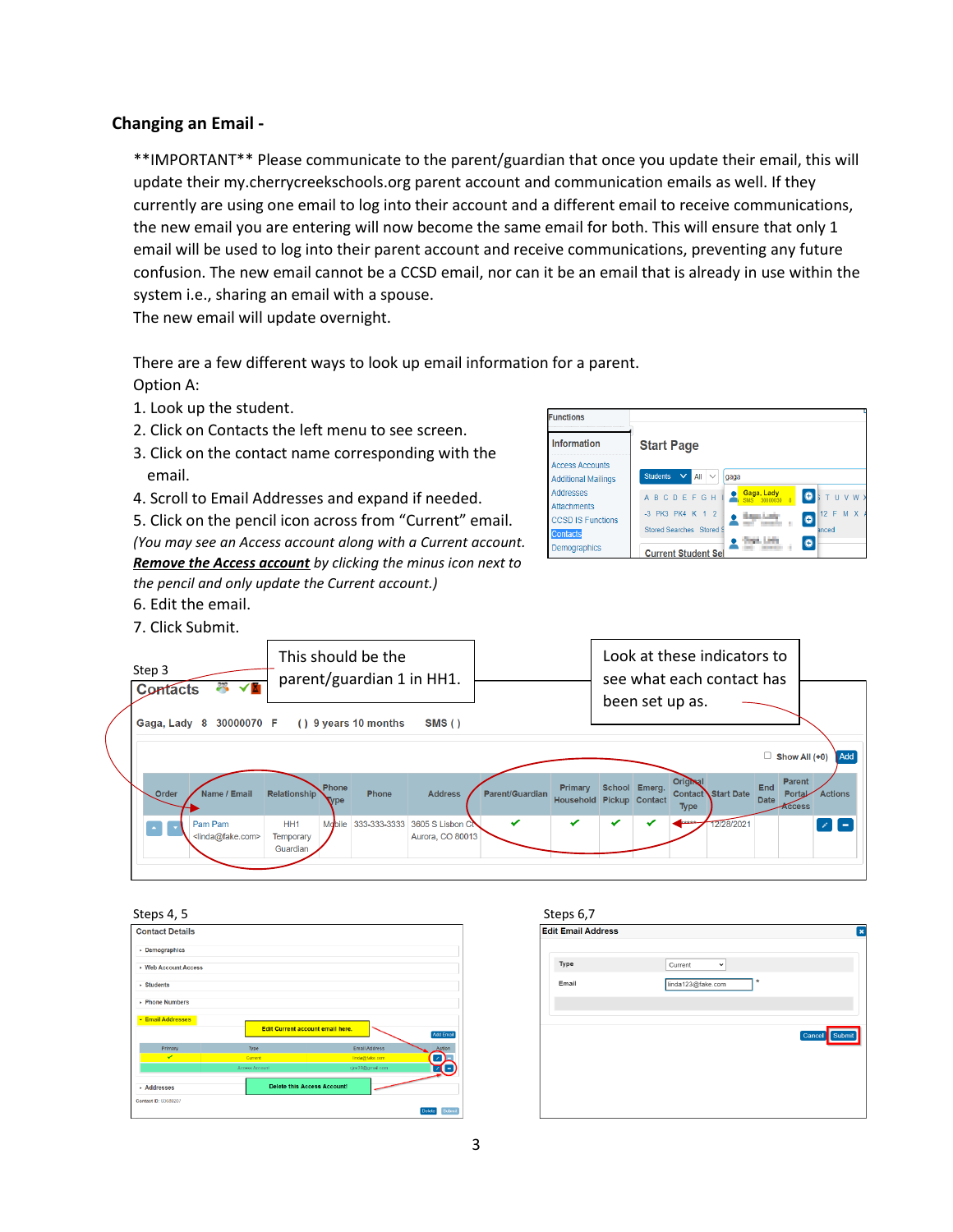Option B:

- 1. On the Start Page, click the dropdowns to see other options. In this case, choose Contacts and Emails.
- 2. Type the existing email into the search bar that the parent is wanting updated.
- 3. Hit Enter.
- 4. Click on the contact's name and follow steps 4-6 from the previous page.

|                                                  | <b>Start Page</b>                                              |                                                                                                     |  |  |  |
|--------------------------------------------------|----------------------------------------------------------------|-----------------------------------------------------------------------------------------------------|--|--|--|
| Contacts                                         | Email $\sqrt{}$                                                | linda@fake.com                                                                                      |  |  |  |
| <b>ABCDE</b><br><b>Status</b><br>All             | <b>Last Name</b><br><b>First Name</b><br><b>Street Address</b> | L M N O P Q R S T U V W X Y Z<br>All $\vee$<br>Filter By Current Student Selection (1)<br><b>us</b> |  |  |  |
| Search resul Unit<br>There are<br>$\blacksquare$ | <b>Phone Number</b>                                            |                                                                                                     |  |  |  |
|                                                  | Extension<br>Email                                             |                                                                                                     |  |  |  |

| <b>Start Page</b>                                                                                                                                         |                       |                                           |                                         |                                                                         |  |  |
|-----------------------------------------------------------------------------------------------------------------------------------------------------------|-----------------------|-------------------------------------------|-----------------------------------------|-------------------------------------------------------------------------|--|--|
| Contacts<br>$\checkmark$<br>Last Name<br>$\checkmark$                                                                                                     |                       |                                           |                                         |                                                                         |  |  |
| A B C D E F G H I J K L M N O P Q R S T U V W X Y Z<br><b>Access Status</b><br>Status $All \vee$<br>Filter By Current Student Selection (1)<br>All $\vee$ |                       |                                           |                                         |                                                                         |  |  |
| Email: linda@fake.com $\left(\times\right)$<br><b>Current Search</b><br><b>Clear All</b>                                                                  |                       |                                           |                                         |                                                                         |  |  |
| Search results (1)                                                                                                                                        |                       |                                           |                                         |                                                                         |  |  |
| <b>Access</b><br>Contact<br><b>Account</b>                                                                                                                | <b>Street Address</b> | Phone<br><b>Number</b>                    | <b>Email Address</b>                    | <b>Associated Student(s)</b>                                            |  |  |
| Pam, Pam                                                                                                                                                  | Million Driver Co.    | 333-333-<br>3333<br>555-555-<br>5555 x123 | linda@fake.com<br>Controllegation costs | Gaga, Lady<br>Images Libria<br><b>Haran Lady</b><br><b>Tingin Links</b> |  |  |

## **Changing a Phone Number -**

Again, once parents/guardians submit their Parent Forms they will not be able to change a phone number. You will need to manually update the new phone number wherever the previous number was as well.

- 1. Choose Contacts and Phone Numbers from the dropdowns.
- 2. Enter the number into the search bar.
- 3. Hit Enter.
- 4. Click on the Contact's name.
- 5. Expand Phone Numbers.
- 6. Click on pencil icon.
- 7. Edit the phone number.
- 8. Click Submit

| <b>Start Page</b>                                                                                                                                                   |  |  |
|---------------------------------------------------------------------------------------------------------------------------------------------------------------------|--|--|
| Contacts<br>Phone Number $\  \vee \ $<br>3333333333<br>$\checkmark$                                                                                                 |  |  |
| A B C D E F G H I J K L M N O P Q R S T U V W X Y Z<br><b>Access Status</b><br>All $\vee$<br><b>Status</b><br>All $\vee$<br>Filter By Current Student Selection (6) |  |  |
| Search results (0)                                                                                                                                                  |  |  |
| ⊟<br>There are no search results.                                                                                                                                   |  |  |
|                                                                                                                                                                     |  |  |

| Step 7,8                 |                                                      |
|--------------------------|------------------------------------------------------|
| <b>Edit Phone</b>        | $\boldsymbol{\mathsf{x}}$                            |
| Type                     | Mobile $\vee$                                        |
| <b>Phone Number</b>      | $\star$<br>333-333-3333                              |
| Extension                |                                                      |
| <b>SMS</b>               | (Accepts text messaging)<br>$\overline{\mathcal{L}}$ |
| <b>District Use Only</b> | This box should be checked. DO NOT CHANGE.<br>▽      |
|                          | Cancel<br>Submit                                     |